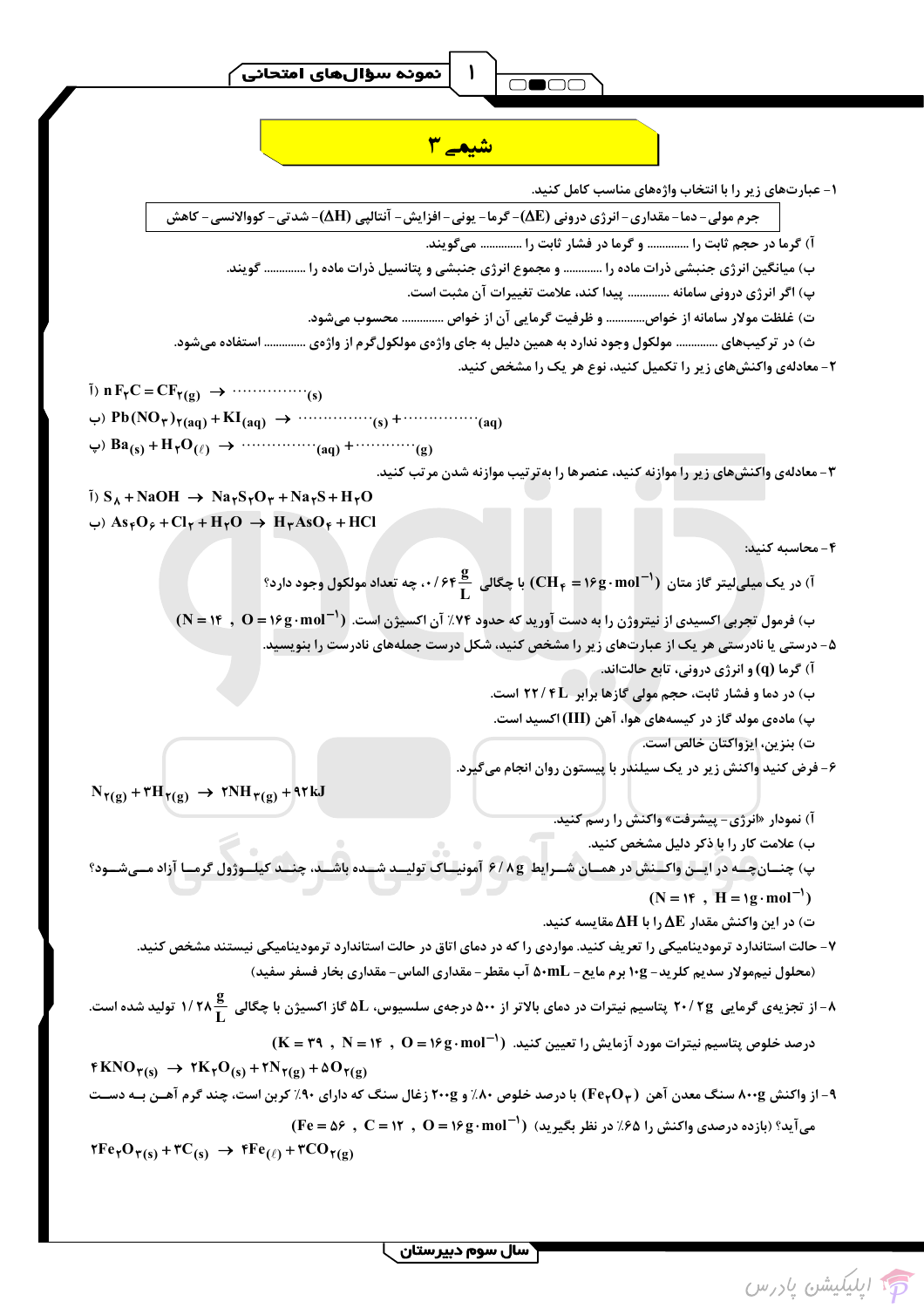$$
\sqrt{2 \pi} \sqrt{1} \int_{y}^{x} \frac{1}{y^{2}} \frac{1}{y^{2}} \frac{1}{y^{2}} \frac{1}{y^{2}} \frac{1}{y^{2}} \frac{1}{y^{2}} \frac{1}{y^{2}} \frac{1}{y^{2}} \frac{1}{y^{2}} \frac{1}{y^{2}} \frac{1}{y^{2}} \frac{1}{y^{2}} \frac{1}{y^{2}} \frac{1}{y^{2}} \frac{1}{y^{2}} \frac{1}{y^{2}} \frac{1}{y^{2}} \frac{1}{y^{2}} \frac{1}{y^{2}} \frac{1}{y^{2}} \frac{1}{y^{2}} \frac{1}{y^{2}} \frac{1}{y^{2}} \frac{1}{y^{2}} \frac{1}{y^{2}} \frac{1}{y^{2}} \frac{1}{y^{2}} \frac{1}{y^{2}} \frac{1}{y^{2}} \frac{1}{y^{2}} \frac{1}{y^{2}} \frac{1}{y^{2}} \frac{1}{y^{2}} \frac{1}{y^{2}} \frac{1}{y^{2}} \frac{1}{y^{2}} \frac{1}{y^{2}} \frac{1}{y^{2}} \frac{1}{y^{2}} \frac{1}{y^{2}} \frac{1}{y^{2}} \frac{1}{y^{2}} \frac{1}{y^{2}} \frac{1}{y^{2}} \frac{1}{y^{2}} \frac{1}{y^{2}} \frac{1}{y^{2}} \frac{1}{y^{2}} \frac{1}{y^{2}} \frac{1}{y^{2}} \frac{1}{y^{2}} \frac{1}{y^{2}} \frac{1}{y^{2}} \frac{1}{y^{2}} \frac{1}{y^{2}} \frac{1}{y^{2}} \frac{1}{y^{2}} \frac{1}{y^{2}} \frac{1}{y^{2}} \frac{1}{y^{2}} \frac{1}{y^{2}} \frac{1}{y^{2}} \frac{1}{y^{2}} \frac{1}{y^{2}} \frac{1}{y^{2}} \frac{1}{y^{2}} \frac{1}{y^{2}} \frac{1}{y^{2}} \frac{1}{y^{2}} \frac{1}{y^{2}} \frac{1}{y^{2}} \frac{1}{y^{2}} \frac{1}{y^{2}} \frac{1}{y^{2}} \frac{1}{y^{2}} \frac{1}{y^{2}} \frac{1}{y^{2}} \frac{1}{y^{2}} \frac{1}{y^{2}} \frac{1}{y^{2}} \frac{1}{y^{2}} \frac{1}{y^{2}} \
$$